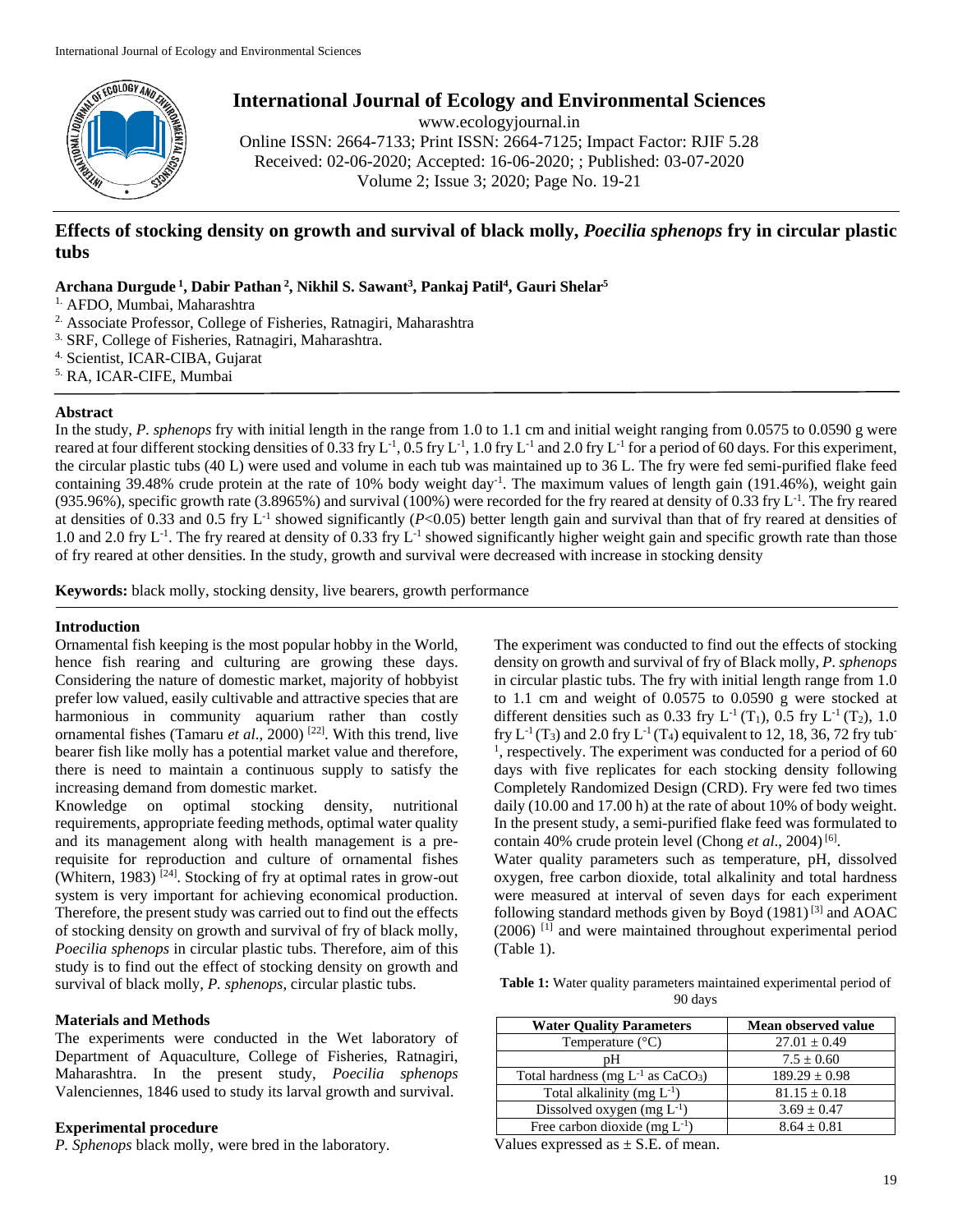#### **Growth parameters**

At the start of the experiment and end of the experimental period, the fishes were counted from each replicate and their individual length and weight were recorded. Sampling was carried out at interval of 15 days to observe the growth of fishes. At the time of sampling, 75% fishes from each experimental tank were randomly collected for recording the length and weight of fishes. Everyday tanks were observed for the presence of dead fishes to record the mortality. At the end of the experiment, the survived fishes from each experimental tank were counted to calculate the survival of the fry fishes. The average value of length and weight were calculated for each replicate of each treatment of the experiment for analysis of growth parameters. The growth parameters, such as length gain, weight gain, specific growth rate (SGR) along with survival (%) were calculated by using the following formulae as given by Hari and Kurup  $(2003)$ <sup>[9]</sup>.

Total length of fry, fish was measured from tip of mouth to tip of caudal fin with the help of foot ruler having a least count of 0.5 mm. Weight of each fry was taken on mono-pan electric (Sartorius, BS 224S) balance having an accuracy of 0.01 mg. For this, each fry was kept on blotting paper in order to remove excess moisture from the body. Then each blotted fry was taken on preweighed petri dish and weight was recorded.

Length gain 
$$
(\%) = \frac{\text{(Final length - Initial length)}}{\text{Initial length}} \times 100
$$

Weight gain 
$$
(\%) = \frac{\text{(Final weight - Initial weight)}}{\text{Initial weight}} \times 100
$$

$$
Specific Growth Rate (%) = \frac{(ln Wt - ln Wo)}{dt} \times 100
$$

Where,  $W_t$  = Final weight;  $W_0$  = Initial weight; dt = Rearing period in days

$$
Survival (%) = \frac{(Initial number of fishes - Final number of fishes)}{Initial number of fishes} \times 100
$$

#### **Statistical analysis**

The experiment was designed as per the Completely Randomised Design with five replicates for each of the four treatments. Average length gain (%), weight gain (%), average Specific growth rate (%) and survival (%) of the fry of *P. sphenops* for each replicate were calculated. Data obtained from the experiments for growth parameters and survival were analysed by one-way ANOVA. Significant difference was indicated as *P* < 0.05. Student's Newman Keul multiple range test was used to determine the significant difference between the treatments (Zar, 2005) [25].

#### **Results and Discussion**

The average length gain, weight gain, Specific growth rate (SGR%) and survival (%) of fry are shown in Table 2.

In the present study the effects of stocking density on growth and survival of fry of black molly in tubs was evaluated. The rearing of molly fish fry is mainly carried out in aquarium tanks, tubs, cement culture tanks, plastic pools, fiberglass tanks, polythene lined ponds, earthen ponds, etc. Similar studies have been made by Feldlite and Milstein (1999) [8], Kailasam *et al*. (2001) [10], Stone *et al*. (2003) [21], Rema and Gouveia (2005) [17], Samad *et al*. (2005) [19], Priestly *et al*. (2006) [15], Salama (2007) [18], and Rahman and Marimuthu  $(2010)$ <sup>[16]</sup> for rearing of food fishes and ornamental fishes.

The stocking density varies with species, size, culture period and intensity of culture. Considering the used stocking density of 1 fry  $L<sup>-1</sup>$  that is frequently followed in Konkan region, in present study the fry were reared at the densities of 2 fry  $L^{-1}$ , 1 fry  $L^{-1}$ , 0.5 fry  $L^{-1}$  and 0.33 fry  $L^{-1}$  for a period of 60 days. In similar studies carried out by Priestly *et al*. (2006) used stocking density of 1, 4, 8 and 12 fish tank -1 for *Carassius auratus* in tanks (50 L) for a period of 8 weeks and 1, 4, 8 and 16 fish tank  $^{-1}$  for *Gymnocorymbus ternetzi* in tanks (50 L) for a period of 12 weeks.. The stocking densities of 100, 200 and 400 fry m<sup>-3</sup> were used for rearing of *Carassius auratus* fry for a period of 30 days (Chandan kumar, 2008) <sup>[5]</sup>. Sawant (2008) <sup>[20]</sup> used stocking density of 10, 20, 30, 40, 50 and 60 fry tank -1 for *Carassius auratus* fry reared in glass tank (52 L) for a period of 60 days.

The size of the fish seed at the time of stocking in grow-out systems varies with species. The black molly fry of average length of  $1.0341 \pm 0.041$  cm and weight of  $0.0582 \pm 0.0018$  g were used. Stone *et al*. (2003) [21], Chandan kumar (2008) [5], Sawant (2008) [20], used the fry of *Carassius auratus* (0.21 g), *C. auratus* (2.55 cm and 1.36 g), and *C. auratus* (2.634 cm and 1.34 g) respectively.

In the present study, among the selected stocking densities the maximum length gain (191.46%), weight gain (935.96%) and SGR (3.8965%) of *P. sphenops* fry was observed at the lowest stocking density  $(0.33$  fry  $L^{-1}$ ). The decreasing trend of length gain was observed with increasing stocking densities. Similar results were also observed by Kailasam *et al.* (2001) <sup>[10]</sup>, Celikkale *et al*. (2005) [4], Priestly *et al*. (2006) [15], Chandan kumar (2008) [5], Kupren *et al*. (2008) [12], Sawant (2008) [20], Mollah *et al.* (2009)<sup>[13]</sup> and Rahman and Marinuthu (2010)<sup>[16]</sup>. The reduced growth rate with increasing density was found by Trzebiatowski *et al*. (1981) [23], Cruz and Ridha (1991) [7], Bombeo *et al*. (2002) [2], Kumariah and Rao (2002) [11], Samad *et al*. (2005) [19], Priestly *et al*. (2006) [15], Chandan kumar (2008) [5], Sawant (2008) [20], Mollah *et al*. (2009) [13] and Rahman and Marinuthu (2010)<sup>[16]</sup>.

The survival of the present study was found to be decreased with increase in stocking density. The negative effect of increased stocking densities on the survival of the several fish species were reported by Cruz and Ridha (1991)<sup>[7]</sup>, Fedlite and Milstein (1999) [8], Bombeo *et al*. (2002) [2], Kumariah and Rao (2002) [11], Stone *et al*. (2003) [21], Celikkale *et al*. (2005) [4], Samad *et al*. (2005) [19], Chandan kumar (2008) [5], Osofero *et al*. (2009) [14], Mollah *et al*. (2009) [13] and Rahman and Marinuthu (2010) [16].

However, the variation in the survival observed in the present study and the other studies may be because of variation in the species, size, stocking densities, feed composition, feed type, feeding frequency and rate, culture period and culture system. However, the survival of fishes in all the studies decreased with the stocking density and this is in agreement with the results of the present study.